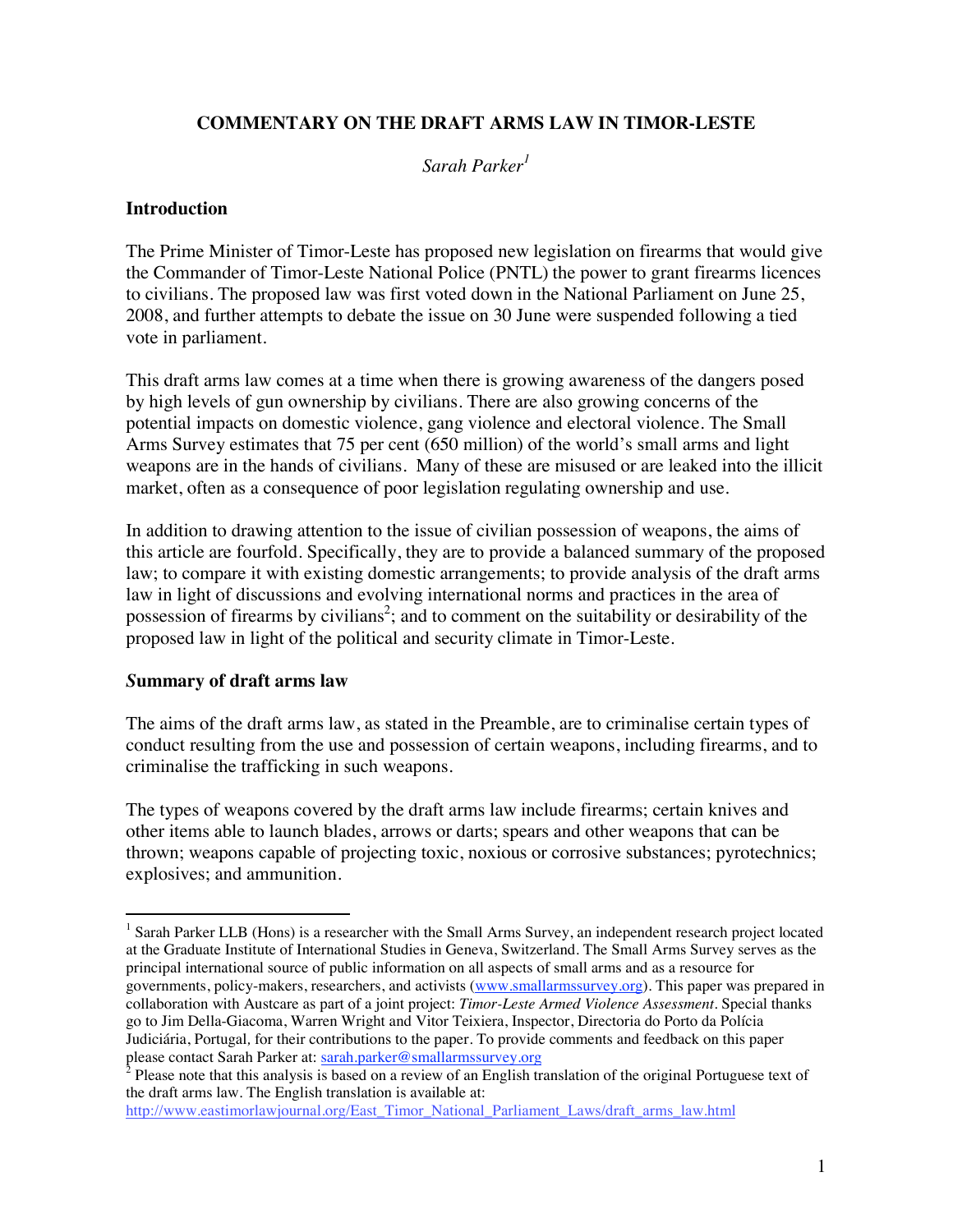The draft arms law covers the following activities: possession; distribution; carrying; keeping; acquisition; manufacturing; transforming; importing; exporting and use of the weapons. A range of penalties is included in the event that anyone who engages in these activities is not authorised or licensed to do so. Such penalties are increased if anyone is actually affected or suffers as a result of such unauthorised or unlicensed activities. The following table provides a breakdown of the proposed penalties.

|            | <b>Offence</b>                                                                                | <b>Penalty</b>      |                  |
|------------|-----------------------------------------------------------------------------------------------|---------------------|------------------|
|            |                                                                                               | Imprisonment        | Fine (USD)       |
| Art $2(1)$ | Unlicensed/unauthorised arms-related<br>activity (possession, distribution, carrying,<br>etc) | up to $1$ year*     |                  |
| Art $3(a)$ | If, as a result of the unauthorised activity, someone else suffers:                           |                     |                  |
|            | A simple offence<br>a.                                                                        | OR<br>up to 2 years | $500 - 1,000$    |
|            | A serious offence<br>b.                                                                       | OR<br>up to 3 years | $1,000 - 10,000$ |
|            | Death<br>$\mathbf{c}$ .                                                                       | $1 - 6$ years**     |                  |
| Art $2(2)$ | Use of regulated arms                                                                         | up to 2 years*      |                  |
| Art $3(b)$ | If, as a result of the use, someone else suffers:                                             |                     |                  |
|            | A simple offence<br>a.                                                                        | up to 3 years<br>OR | $1,000 - 5,000$  |
|            | A serious offence<br>b.                                                                       | 6 months $-4$ years |                  |
|            | Death<br>$\mathbf{c}$ .                                                                       | $2 - 7$ years**     |                  |

## **Table of penalties in the draft arms law**

\* Unless a more serious penalty applies by virtue of other legal provisions.

\*\* Sentencing for firearms homicide is low and it is assumed this would be *additional* to other provisions in the Criminal Code regulating sentencing for the offences of homicide or manslaughter although this is not clear in the draft.

Article 5 contains specific provisions on the trafficking in arms, including mediation or brokering. The provisions indicate that authorisation from the competent authority is required to sell arms or conduct brokering activities. However, no specific mention is made of a requirement that such activities be *licensed* and the procedure for obtaining authorisation is not included in the draft arms law.

Interestingly, the penalties imposed for unauthorised brokering or transfers are increased from 2-10 years to 4-12 years if the offender is aware that the arms are destined for a criminal organisation; if the offender carries out such activities as his or her "way of life" or occupation; or if the offender is a public servant. The latter serves as an acknowledgement that corruption on the part of government officials is often a source or cause of diversion from government stockpiles to the illicit market. The increase in penalty is presumably designed to discourage public servants from exploiting their positions of trust within the government and their ready access to state-held weapons. Another provision of interest is the fact that penalties imposed for unauthorised brokering or transfers may be mitigated or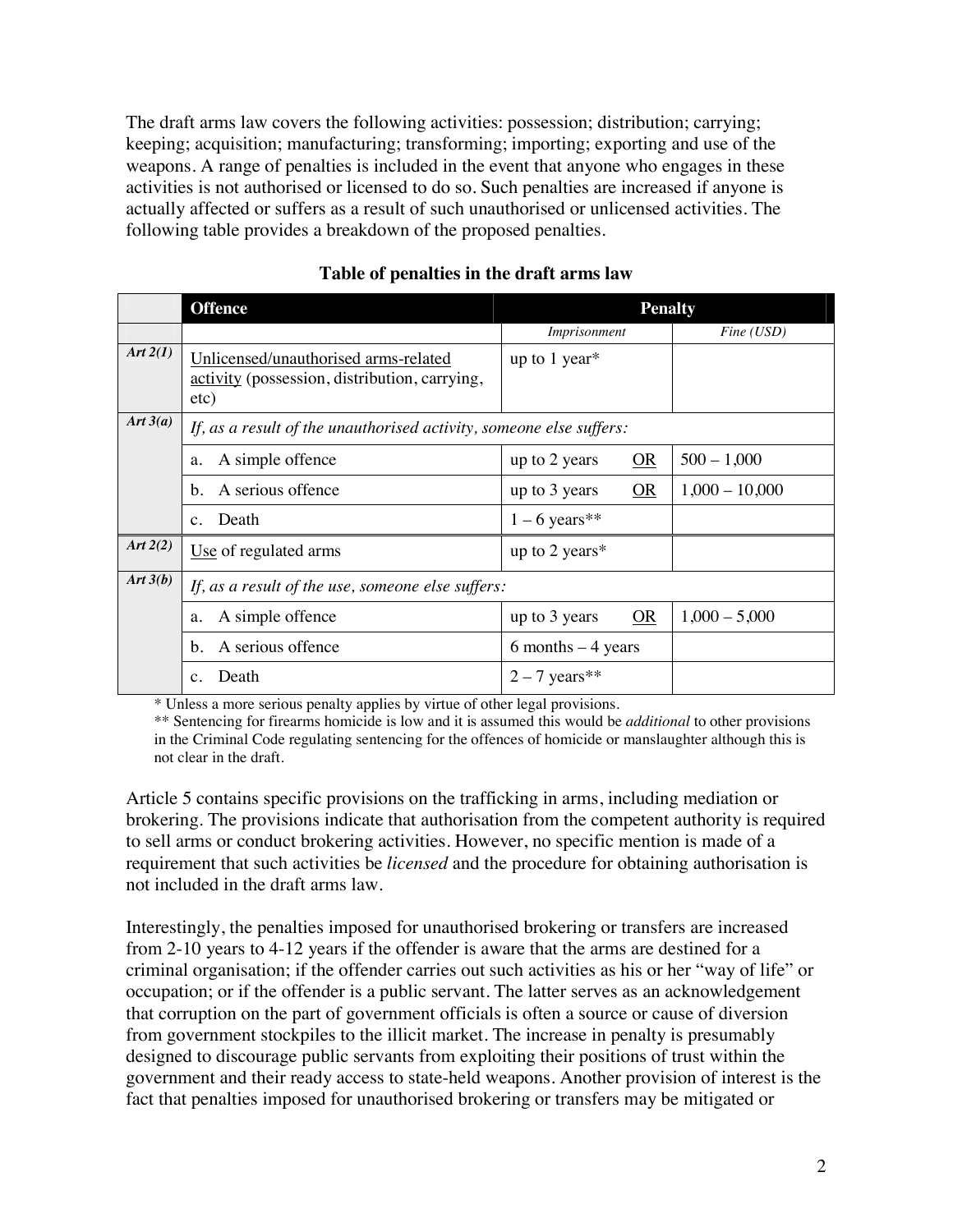reduced if the offender abandons such activities or helps to prevent such activities by, for example, assisting in the identification and capture of other responsible persons or offenders.

The majority of the draft arms law is devoted to the licensing and regulation of the use and carrying of firearms and ammunition by civilians. Article 4(1) of the draft arms law provides that, to be eligible for a firearms licence, civilians must:

- a) Be over 22 years old;
- b) Provide evidence that they require the licence for professional purposes or selfdefence;
- c) Be in full exercise of all their civil rights;
- d) Be competent;
- e) Present a medical certificate<sup>3</sup>; and
- f) Have passed a training course on firearms provided by the PNTL.

When making an application for a licence, the following information must be provided under Article 4(3):

- a) Name of the applicant;
- b) Identity card number;
- c) Date of birth;
- d) Occupation;
- e) Place of birth;
- f) Nationality and residence; and
- g) Reason for obtaining the licence.

Article 6 provides that a person may be *temporarily* prohibited from possessing, using and carrying a weapon if they are convicted of a crime under the draft arms law or they are convicted of a crime involving the malicious or negligent use of a weapon, and Article 7 provides that the person's firearms licence may be revoked in such circumstances for between 2 and 10 years.<sup>4</sup> In such circumstances, the convicted person must hand over his or her weapon(s) and licence to the police.

Finally, Article 8 provides that the police may seize weapons, even where a valid licence is held, where:

a) The person possessing, holding or carrying them is found to be under the influence of drugs or alcohol; or

 $\overline{a}$  $3$  The draft law does not specify the details that must be included in such a medical certificate, such as whether it must state that it has been issued for the purpose of a licence and whether the examining medical practitioner has conducted physical and psychological assessments of the applicant. The role of the medical practitioner is critical and provisions regarding how medical practitioners issue such a certificate should be included in the legislation or subsidiary regulations.

<sup>&</sup>lt;sup>4</sup> In fact, Article 7 indicates a person's license may be revoked even if he or she is acquitted of the crimes if the acquittal is a consequence of a legal disability but the accused person's personality and the nature of the act make it likely that the offender may commit similar crimes or he or she appears to be inept to possess, use and hold weapons.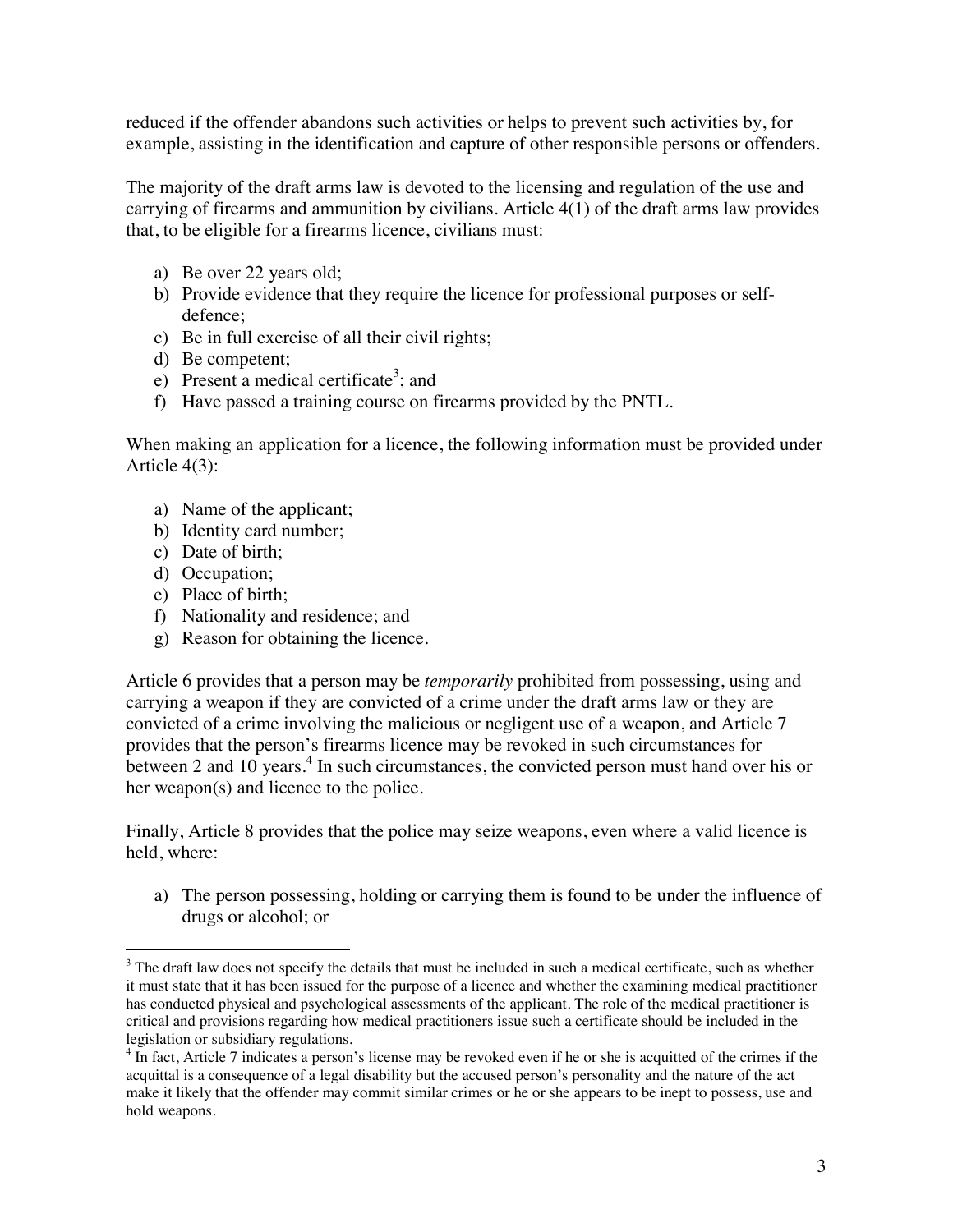b) There are signs that the holder of the licence has been involved in ill-treatment of a spouse or child or another person in their care or custody who is particularly defenceless as a consequence of age, deficiency, illness or pregnancy.

# *Commentary: intent and adequacy of the draft arms law*

## *Why is the draft arms law being considered?*

It is not clear what the broader policy behind the proposed law is since no white paper or policy paper has been released by the government. Indeed, there does not appear to have been a consultation process preceding the tabling of the draft arms law in Parliament, at least not with the police. $5$ 

There have been some media reports that the proposed law is an attempt by the government to legalise civilian possession of firearms for the first time in the country's history. However, UNTAET Regulation No. 2001/5 on *Firearms, Ammunition, Explosives and Other Offensive Weapons in East Timor*, which came into force on 23 April 2001, already includes provisions for the Head of the UNTAET International Civilian Police Contingent (CIVPOL), on behalf of the Cabinet Member for Police and Emergency Services, to issue licences permitting the possession of firearms.<sup>6</sup>

Under UNTAET Regulation No. 2001/5, the police, military and other authorised forces are exempt from having to obtain a licence, while certain other individuals are prohibited from obtaining a licence.<sup>7</sup> For all other people, a licence to import, export, possess, purchase, sell or otherwise dispose of firearms, ammunition or explosives may be granted "in exceptional circumstance".<sup>8</sup> When applying for a licence under the Regulation, an applicant has to demonstrate that the activity to be licenced: is in the public interest; will be conducted with due regard for safety; and will not be accompanied by or lead to some other prohibited activity. Most importantly, when granting a licence, the commissioner must be satisfied that no firearm subject to the licence will be *carried*, either visibly or in a concealed manner (except in accordance with the terms of the licence).

UNTAET Regulation No. 2001/5 is still in force and indeed was referenced in the report of the Commission of Inquiry in 2006. $9$  It is not known whether and how many licences have been granted under these provisions, if any. It is clear, however, that the Ministry of Finance

 $\overline{a}$ 5 See Judicial System Monitoring Programme (JSMP) *Justice Update: Reflections on the Law-making Process in Timor Leste*, 22 July 2008.

<sup>&</sup>lt;sup>6</sup> Section 3 of UNTAET Regulation No. 2001/5.

 $^7$  A person will be deemed a "prohibited person" under UNTAET Regulation No. 2001/5 if, for example, they have been convicted of any offence involving the use of a firearm; if they are under 18 years old; or if they are physically or mentally unfit. (See Section 1, Definitions, for a complete list). 8

See Section 3.1 of UNTAET Regulation No. 2001/5.

<sup>9</sup> See *Report of the United Nations Independent Special Commission of Inquiry for Timor-Leste* (2 October 2006), paragraph 109. The Independent Special Commission of Inquiry for Timor-Leste was established to determine the facts and circumstances relevant to incidents that took place on 28 and 29 April and 23, 24 and 25 May and to clarify responsibility for those events and recommend measures of accountability for crimes and serious violations of human rights allegedly committed during the mandated period.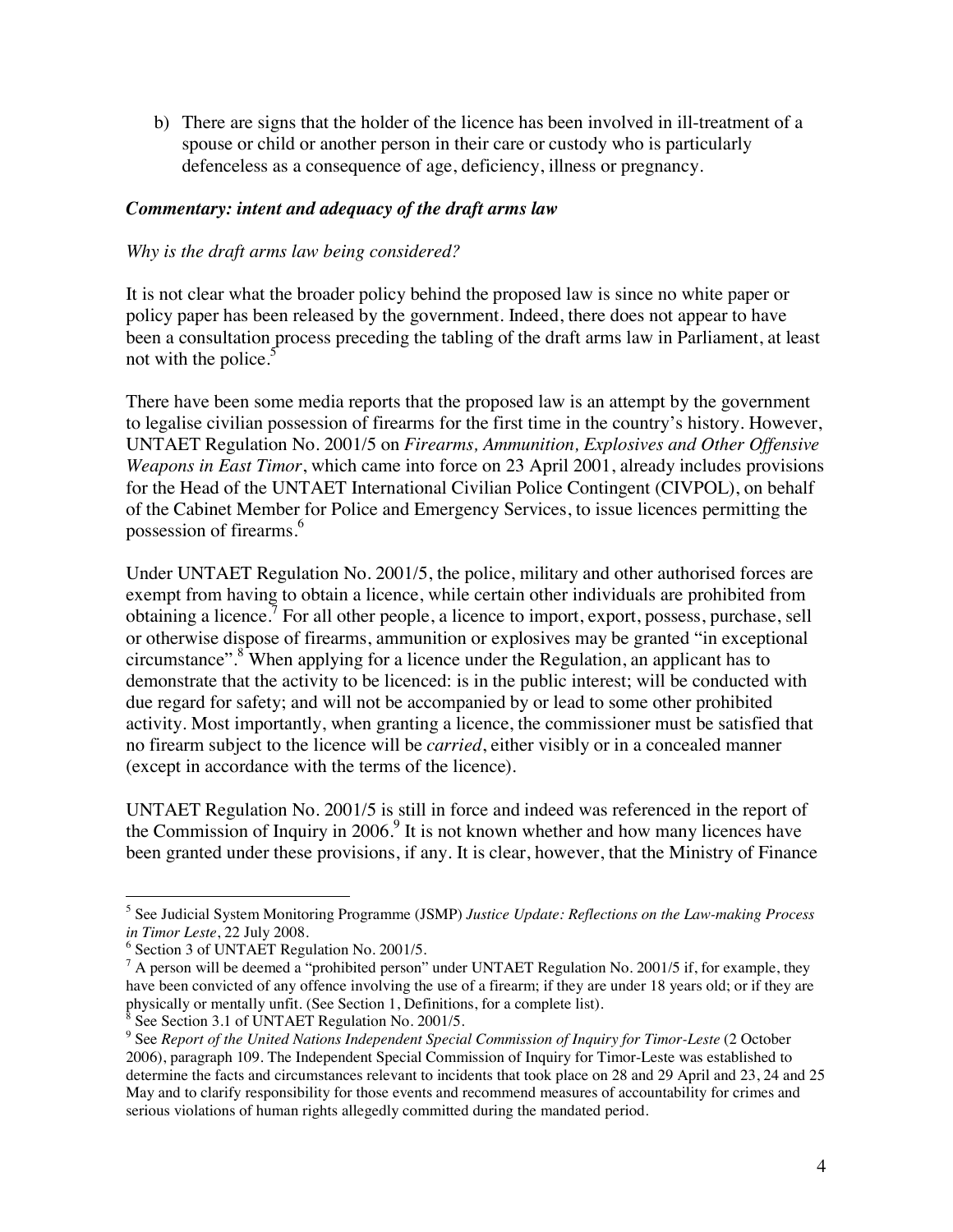has been regulating to charge excise tax on the importation of arms and ammunition since at least 2001 and the Taxes and Duties Act 2008, which came into force on 1 July 2008, increased the excise tax for these items from 120% to 200%.10 Clearly, therefore, the import of arms and ammunition is legal, and this suggests civilian possession is not illegal.

What is less clear is who now holds the authority to grant firearms licences under the Regulation. The UN retained executive authority over policing until 20 May 2004, at which point it was handed over to the PNTL General Commander. However, the establishment of the UN Integrated Mission in Timor-Leste (UNMIT) on 25 August 2006 raises the question of who now holds this power.

The latter provision raises interesting questions about the purpose or motive behind the draft arms law, given that the Commission of Inquiry held following the disturbances in April-May 2006, found that the former Minister of the Interior, the Minister of Defence and the current Chief of Defence had armed civilians and, in doing so, "acted without lawful authority and created a situation of significant potential danger".<sup>11</sup> The Commission also found that the former Minister of the Interior and the General Commander of the PNTL had "bypassed institutional procedures by irregularly transferring weapons with the  $[PNTL]$ ".<sup>12</sup>

Whilst the motives behind the proposed law and the status of the current regulations on firearms possession are unclear, what *is* clear is that the adoption of the draft arms law would remove any ambiguity under the current mechanism as to whether civilians can be licensed to possess arms and who has authority to grant such licences, and would give the Commander of the PNTL clear authority to do so. Furthermore the proposed law would lower the threshold for obtaining licences to use and carry arms since it omits the requirements in the UNTAET Regulation that such licences are only granted "in exceptional circumstances" and that the licensed activity is in the "public interest".

## *Adequacy of the provisions on licensing civilian ownership and possession*

There are no internationally agreed standards governing the scope and content of legislation governing the possession of firearms by civilians. Nevertheless, a number of norms and practices are emerging. This is partly a consequence of the growing number of international and regional mechanisms on this issue, and partly a consequence of the growing awareness that most firearms in the world, both legal and illicit, are possessed by civilians and many of the problems posed by the availability and misuse of firearms relate to civilian possession and ownership.

 $\overline{a}$ <sup>10</sup> See UNTAET Regulation No. 2000/18 on a Revenue System for East Timor, as amended, Section 20 and Schedule 1, Section 2.

<sup>&</sup>lt;sup>11</sup> Ibid, paragraph 224(j). The former Minister of the Interior, Rogerio Tiago Lobato, was later convicted for manslaughter and the distribution of weapons, although he was pardoned by the President under the Presidential Decree No. 53 of 2008 on 23 April 2008. For detailed reports of the trial proceedings see the East Timor Law<br>Journal: http://www.eastimorlawjournal.org/LawReports/2007/Rogerio Lobato Trial Reports.html

<sup>&</sup>lt;sup>12</sup> See *Report of the Secretary-General on the United Nations Integrated Mission in Timor-Leste (for the period from 27 January to 20 August 2007*, paragraph 224(i).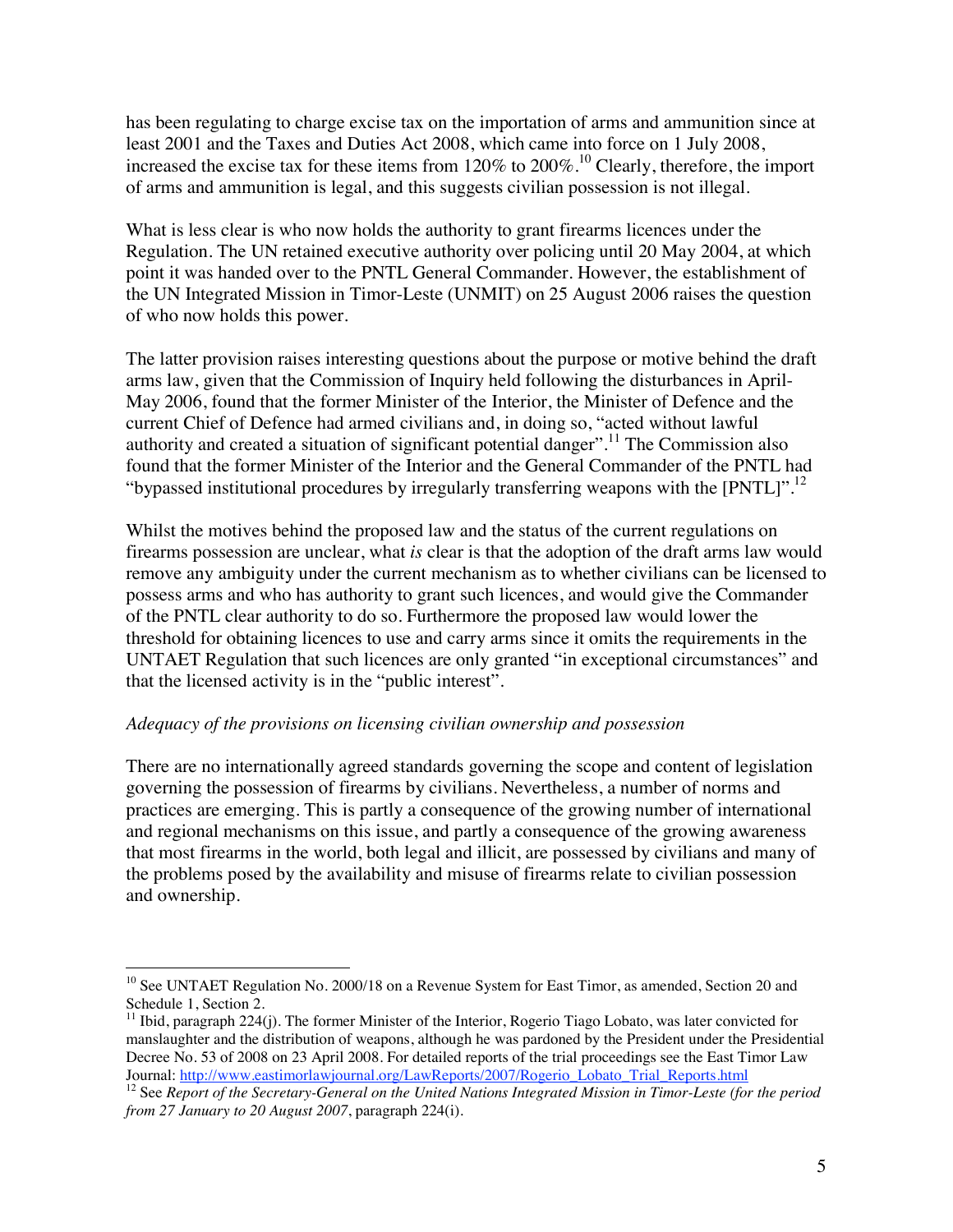With respect to international mechanisms, for example, the *UN Firearms Protocol -* which was adopted in 2001 and came into force in 2005, and constitutes the first legally-binding agreement on small arms control – criminalises illicit trafficking and requires that firearms be marked at the time of manufacture, import and transfer from government into civilian hands. The UN *Programme of Action on Small Arms*13 - a political agreement adopted in 2001 – includes undertakings on the part of states to criminalise illegal possession and stockpiling of small arms;<sup>14</sup> to identify and take action against individuals and groups involved in the illegal stockpiling and possession of small arms;<sup>15</sup> to adopt measures necessary to prevent the stockpiling and possession of unmarked or inadequately marked small arms;<sup>16</sup> and to ensure accurate records are kept on manufacture, holdings and transfers of small arms.<sup>17</sup>

At the regional level, numerous instruments have been adopted, many of which include provisions on the possession and use of firearms, notably the Southern African Development Community (SADC) *Firearms Protocol* and the *Nairobi Protocol* (2004).<sup>18</sup> Within the Pacific region where Timor-Leste is located, the Pacific Islands Forum has been established to facilitate cooperation on the issue of arms control and other issues, and the members of the Pacific Islands Forum adopted the *Nadi Framework* in 2000, which establishes a legal framework for a common approach to weapons control. A draft model law known as the *Pacific Islands Forum Weapons Control Bill* has also been developed that elaborates on the measures set out in the *Nadi Framework*.

Although Timor-Leste is not a member of the Pacific Islands Forum and therefore is not bound to consider the terms of the *Nadi Framework* or associated model legislation in the development of its own firearms legislation, some of the elements of the Timor-Leste draft arms law that contradict the principles in the *Nadi Framework* have been noted in the analysis that follows to highlight some of the ways in which the Timor-Leste draft arms law diverges from emerging state practice in its own region.

In reflecting on the adequacy or appropriateness of the draft arms law, reference has been made to the guidelines set out in the UNDP *How to Guide: Small Arms and Light Weapons Legislation* published in July 2008, specifically Chapter 3: Regulating arms in the Hands of Civilians. Although there are no binding or agreed standards on firearms legislation, the guidelines established by UNDP provide comprehensive suggestions and recommendations for effective firearms legislation based on a review of existing and emerging state practice and policy in this area.

In the event that the Parliament of Timor-Leste does adopt the draft arms law, there are several important considerations that have been omitted from the draft tabled in Parliament.

 $\overline{a}$ 

<sup>&</sup>lt;sup>13</sup> The full title is the: *Programme of Action to Prevent, Combat and Eradicate the Illicit Trade in Small Arms and Light Weapons in All Its Aspects* (UN Document A/CONF.192/15). 14 Ibid, para II.3.

<sup>&</sup>lt;sup>15</sup> Ibid, para II.6.

<sup>&</sup>lt;sup>16</sup> Ibid, para II.8.

 $17$  Ibid, para II.9.

 $18$  For a complete list of regional instruments that contain provisions relevant to controls on civilian possession and use of small arms see: UNDP *How to Guide: Small Arms and Light Weapons Legislation* (2008), Chapter 3: Regulating arms in the Hands of Civilians, p. 23 and 24.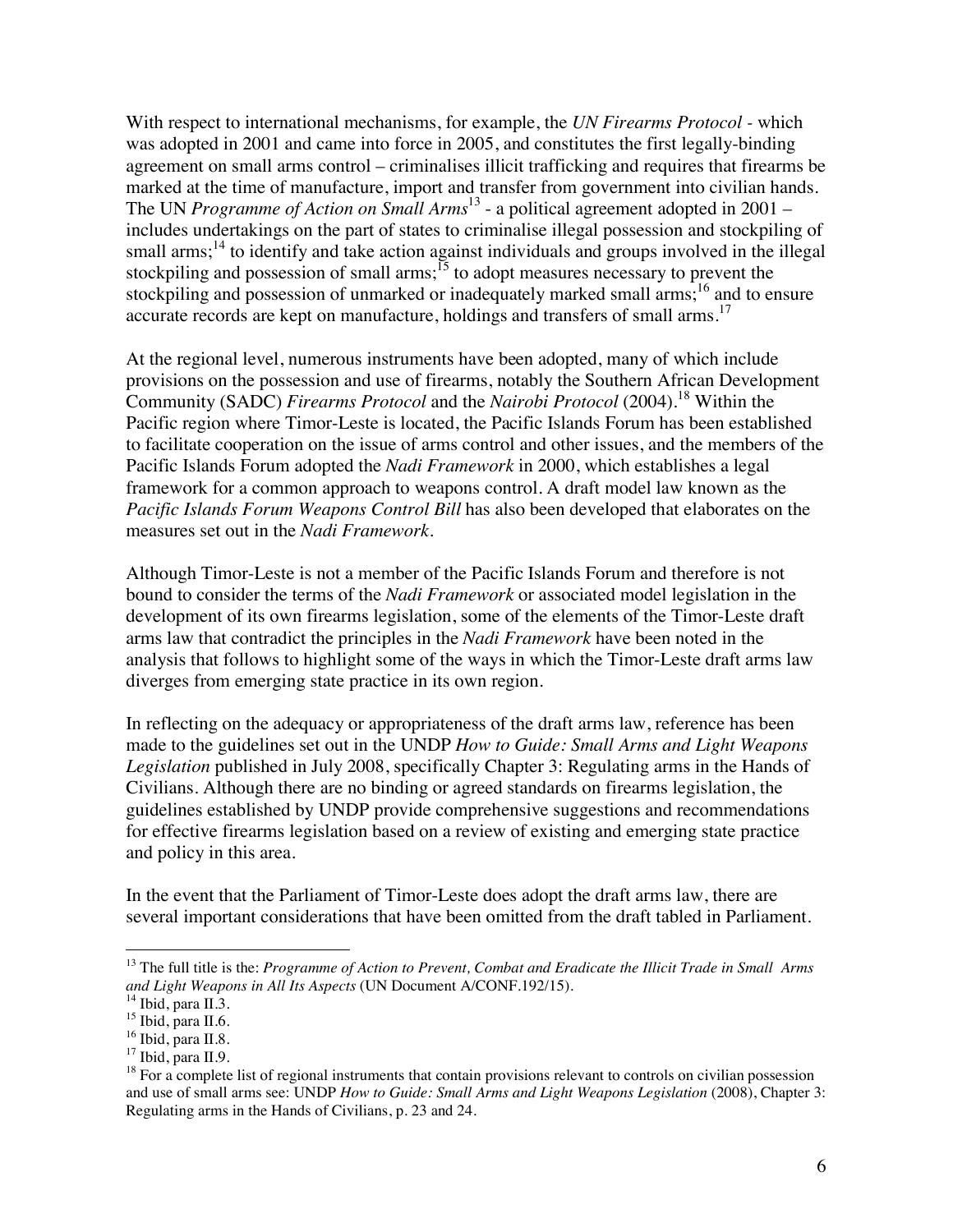As discussed above, the draft arms law includes a number of criteria applicants need to fulfil in order to acquire a licence including the need to be a certain age, to hold a medical certificate and to pass a training course on the use of firearms. Two of the criteria listed warrant particular attention: the requirement that an applicant provide evidence of the *need* for the licence for professional purposes or self-defence; and the requirement that the applicant be "competent". Additionally, there are several recommended criteria that are not reflected in the draft arms law such as: a restriction on the *types* of firearms that may be owned by civilians; a limit to the *number* of firearms or the amount of ammunition that may be possessed; and requirements regarding the storage of arms.

## Weaknesses in the proposed licensing criteria

a) *A need for a licence:* It is not uncommon for legislation on the licensing of civilian ownership to require an applicant to provide a good or genuine reason as to *why* he or she needs to possess a firearm, and an explanation that the weapon is needed for professional purposes can be sufficient, supported by proof that the applicant is employed, for example, as a professional hunter or private security guard.

However, a justification that the weapon is needed for "self-defence", as proposed in the draft arms law, is not uncontroversial. In fact, in Annex B of the *Nadi Framework*, which sets out a set of "genuine reasons" why applicants may be permitted to carry certain weapons, it is specifically noted that: "personal protection or protection of another person is not considered a genuine reason for possession" (Article 9). The draft arms law indicates that "evidence" that the applicant needs the firearm for self-defence will be required, but does not give details of what form that evidence will take. If this justification for owning a firearm *is* permitted, there should be a substantial burden on applicants to prove to the licensing authority that their lives are genuinely in danger.<sup>19</sup>

The provision requiring the applicant to prove he or she has a need of a licence states that the need should be "for professional purposes" *or* "for self-defence". If this provision is intended to allow certain individuals to purchase firearms to defend themselves *because* of their profession, such as judges and magistrates, there are other means of accommodating such special circumstances. For example, under Portuguese law, legal magistrates and parliamentarians, among others, are not required to apply for regular licences to own certain types of private firearms because the special laws that regulate their professional status, rights and obligations, already allow them to own such firearms. In other words, they are licensed under special provisions governing their professional status.<sup>20</sup> Furthermore, Article 21(1) of the Organic Law of the National Police of Timor-Leste contemplates the establishment of a VIP Security Unit "specially designed to provide personal security to such entities as determined by the PNTL within the scope of

 $\overline{a}$  $19$  Ibid, page 28.

<sup>&</sup>lt;sup>20</sup> Notably they still have to apply for a special permit to *purchase* a firearm, and all firearms must be declared and registered with the police.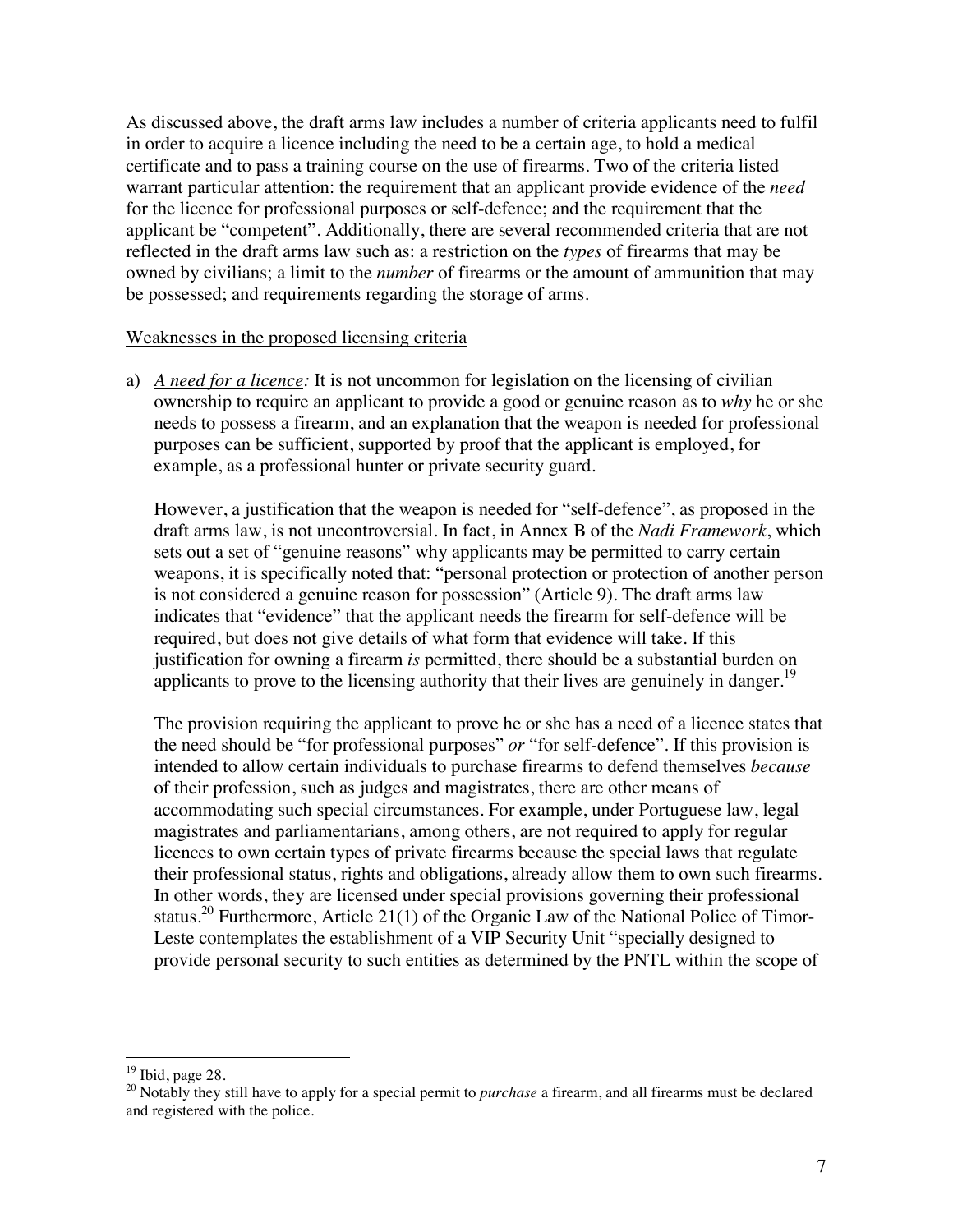its responsibilities."21 Such a unit could be assigned to provide personal security to government officials deemed to be at risk.

*Applicants must be "competent":* The provision in Article 4(c) that applicants must be "competent" is somewhat vague, although Article 4(2) does indicate that if someone has been sentenced for committing a crime, this *may* establish a lack of competence to own a gun. However, the circumstances when a prior conviction *may* be an obstacle to getting a licence are unclear. For instance, it could be assumed that where the crime in question involved the use of a gun or weapon, this would be a strong indication that the applicant is not a suitable candidate for a weapon. Indeed, under the current provisions in UNTAET Regulation 2001/5, a person who has been convicted of an offence involving the use of a firearm, ammunition or explosives will be deemed a "prohibited person" under the Regulation and will be barred from obtaining a licence.

On the one hand, a vague provision that a person must be simply 'fit' or 'suitable' to have a licence can be beneficial as it allows the licensing authority a broad discretion to disallow firearms licences on a case-by-case basis. On the other hand, such vague provisions may be difficult to apply in practice as there are virtually no criteria guiding what determines whether someone is fit or proper, and so the efficacy of this provision is determined by the rigorousness of the relevant authority.

## Omissions in the draft arms law

There are a number of elements and issues regarding the possession of firearms by civilians that have not been included in the draft arms law but which warrant further consideration if the draft law is pursued:

- *a) Types of firearms:* There is no restriction in the draft arms law on the types of firearms that may be possessed by civilians. In many jurisdictions, civilians are banned from possessing certain weapons that are not deemed appropriate for civilian use such as: military assault rifles, semi-automatic and automatic firearms, and in some instances handguns because they are easily concealed and frequently used in criminal activities.
- *b) Number of firearms:* The draft arms law does not indicate that there is a limit on the number of firearms that a single individual may possess. Since, in accordance with Article 4(1)(a), licences will only be granted if a firearm is needed for "professional purposes" or for "self-defence", arguably only a limited number of firearms (perhaps even a single firearm) are required, and an upper limit for the number of firearms that can be possessed should be reflected in the legislation. Additionally, if it *is* contemplated that licensees may possess more than one firearm, it should be made clear in the legislation that a separate licence is required for each firearm.

 $\overline{a}$ <sup>21</sup> The Organic Structure of the Timor-Leste National Police, Government Decree-Law No. 8/2004, 5 May 2004.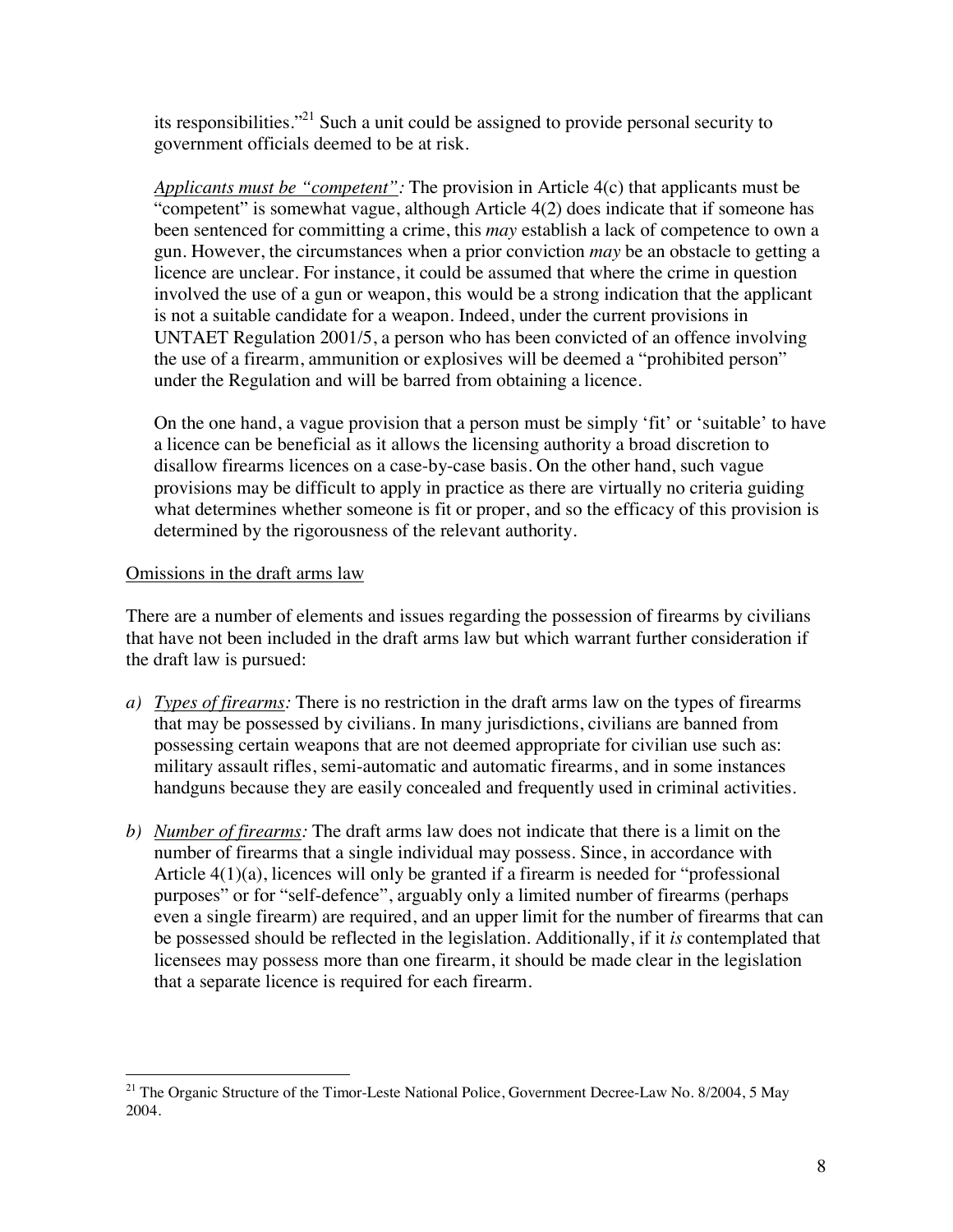- *c) Amount of ammunition:* Similar to the above, there are no provisions in the draft arms law restricting the amount of ammunition that may be possessed or purchased at any one time.
- *d) Carrying of firearms in public:* In contrast to UNTAET Regulation No. 2001/5, the draft arms law does not restrict the manner in which firearms may be carried nor the places where a firearm may be carried, such as public gatherings. Under the UNTAET Regulation, as mentioned, no firearm may be carried either visibly or concealed, except in accordance with the terms of the licensed activity. So, for example, if the licence is granted for hunting purposes, presumably the licensee can carry the weapon in a visible manner for the purposes of hunting.

Although it does not expressly allow the carrying of firearms in public, there are several provisions in the draft arms law that infer that carrying firearms in public is permitted. For example, Article 8 allows police authorities to seize weapons where the person possessing, holding or *carrying* them is found to be under the influence of drugs or alcohol.<sup>22</sup> The suggestion is that a person will only be stopped from carrying firearms in public if he or she happens to be drunk or intoxicated whilst carrying them. There is nothing else in the draft arms law to prohibit or penalise the carrying of firearms in public, nor to restrict the manner in which they are carried. The carrying of firearms in public by civilians should be restricted, and this should be explicitly stated in the legislation. $^{23}$ 

At the very least, the arms law should prohibit the carrying of arms at public gatherings to reflect Section 42 (Freedom to assemble and demonstrate) of the Constitution of Timor-Leste, which stipulates that: "Everyone is guaranteed the freedom to assemble peacefully and *unarmed*, without a need for prior authorisation" (emphasis added). And further, Article 14 of the National Parliament Law No. 01/2006 "Freedom of Assembly and Demonstration", promulgated on 16 January 2006, which prohibits the carriage of firearms and other weapons in assemblies or demonstrations.<sup>24</sup>

*e) Storage of firearms and ammunition:* There is no mention of the need for licensees to store firearms or ammunition in a safe and secure manner, for example, ensuring that the firearm and ammunition are stored separately. Given the acknowledgement of the role of firearms in domestic and intimate partner violence as reflected in Article 8(1)(b) (which

 $\overline{a}$ <sup>22</sup> See Article  $8(1)(a)$  and Article  $8(4)$ .

<sup>&</sup>lt;sup>23</sup> See UNDP *How to Guide: Small Arms and Light Weapons Legislation* (2008), Chapter 3: Regulating arms in the Hands of Civilians, p. 28.

 $24$  Anyone who contravenes this provision shall be guilty of illegal possession and will be punished under Section 4.4 of UNTAET Regulation No. 2001/5 (USD 100 or 7 days imprisonment). In March 2007, the perpetrators of a shooting that occurred in the Jardim IDP camp in 2006 were tried for (and acquitted of) various crimes, including carrying firearms/dangerous weapons to a public meeting or demonstration in contravention of Section 4.4 of the UNTAET Regulation (JSMP Justice Update, 23 April 2007). Incidentally, under the terms of UNTAET Regulation No. 2001/5, possession of an *offensive weapon* in public meetings or demonstrations is prohibited. Curiously the definition of *offensive weapon* under the Regulation includes "any knife, machete, sword or other sharpened metal instrument that is capable of causing injury to persons", but does not include firearms. Article 14 of the Freedom of Assembly and Demonstration Law seems to rectify this.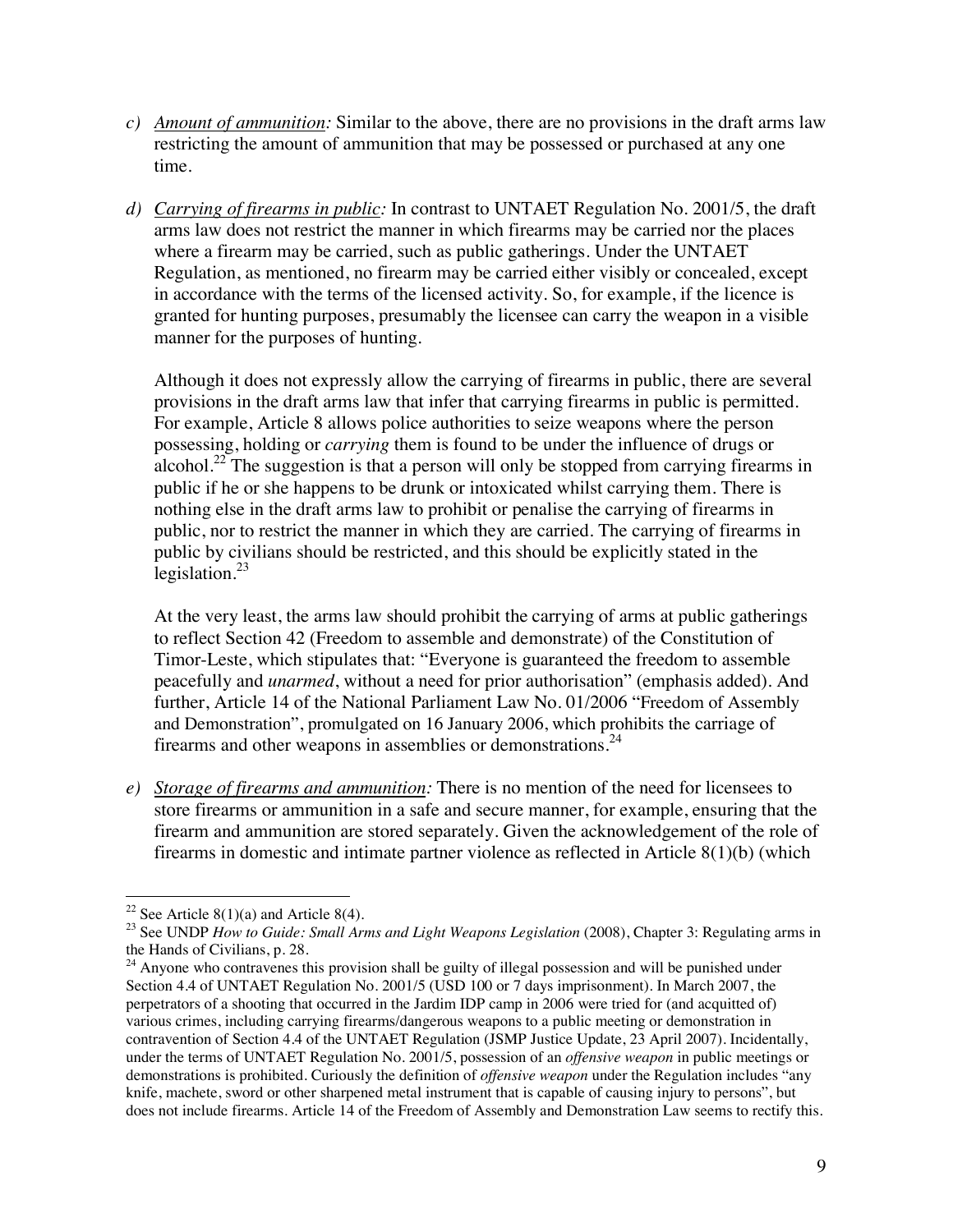provides for the apprehension of weapons where there are signs that a licensee may have committed an act of violence against a spouse or dependent), it is remiss that provisions on safe storage were not included in the draft arms law since this can reduce misuse and prevent ready access to weapons that can escalate incidents of inter-personal or selfdirected violence in the home.<sup>25</sup>

A breach of such conditions should also constitute a reason for the revocation of a licence. At present, Article 7 "Revocation of licence" only stipulates that *criminal* behaviour may lead to a revocation of a firearms licence and does not contemplate that behaviour that breaches administrative provisions or leads only to civil liability might be a cause for revocation. The circumstances that lead to a revocation of a firearms licence should be broader.

- *f) Registration and record-keeping:* There are no provisions in the draft arms law indicating that firearms owned by civilians will be registered in a central database allowing police and law enforcement officials to trace guns and keep track of their whereabouts. There is also no suggestion in the draft arms law that the Commander of the PNTL, who will be responsible for granting licences under Article 4, is also required to keep a record of the licences granted, including the identity of the licensee and the firearms licensed.
- *g) Duration of licence:* The draft arms law does not indicate whether a firearms licence, once granted, is valid indefinitely or whether it is subject to renewal after a certain period of time. Since the granting of a firearms licence will be subject to evidence of a need for the licence based on professional purposes or self-defence, and given that these conditions or needs may change over time (for instance, the licensee may change jobs or the threat justifying a licence on the grounds of self-defence may subside), licences should be subject to periodic review and renewal to confirm the need for the licence is still present.

Similarly, the passing of a single, initial training course conducted by the PNTL should not be the only form of firearms training that is required to retain a firearms licence since skills acquired during this training course may deteriorate over time. Rather licensees should be required to undergo periodic competency assessments to ensure they continue to be responsible and suitable persons to possess and use firearms.

## *Conclusion*

Anecdotal evidence suggests there are relatively low levels of firearms possession in Timor-Leste and that civil disturbance incidents in Dili have been decreasing since the disturbances in 2006.<sup>26</sup> However, there have been spikes of violence, and the incidents in which firearms

 $\overline{a}$ <sup>25</sup> Ibid, see Box 6: Issue: Gender aspects of civilian possession and use, p. 27. See also Kellerman AL, Rivara FP, Rushford NB, et al. (1992). Suicide in the home in relationship to gun ownership. New England Journal of Medicine, 327, 467-472.

<sup>&</sup>lt;sup>26</sup> See paragraph 30 of the *Report of the Secretary-General on the United Nations Integrated Mission in Timor-Leste (for the period from 9 August 2006 to 26 January 2007).*